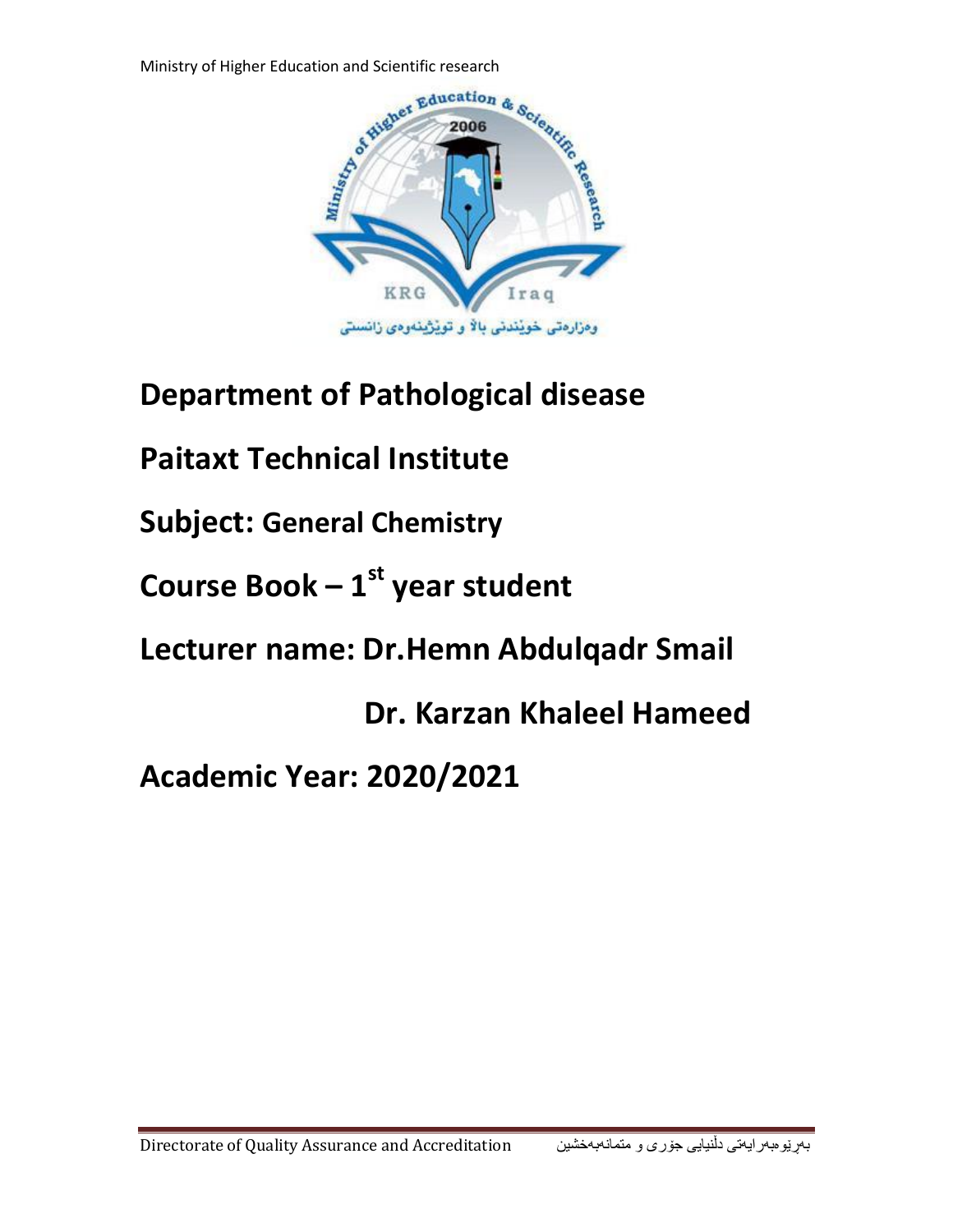### **Course Book**

| 1. Course name              | <b>General Chemistry</b>                |
|-----------------------------|-----------------------------------------|
| 2. Lecturer in charge       |                                         |
| 3. Department/College       | Pathological disease/ Paitaxt Institute |
| 4. Contact                  |                                         |
| 5. Time (in hours) per week | 2 hours theoretical - 2 hours practical |
| 6. Office hours             |                                         |
| 7. Course code              |                                         |
| 8. Teacher's academic       |                                         |
| profile                     |                                         |
| 9. Keywords                 |                                         |
|                             |                                         |

#### **10. Course overview:**

This course is intended to provide General chemistry. The first part of the course covers an introduction into measurements in analytical chemistry and a short introduction into methods of chemical analysis including volumetric and gravimetric analysis. The second part provides an introduction to the basic principles of Organic. Towards the end of the course; the importance of analytical and Organic chemistry.

#### **11. Course objective:**

The goal of this course is to introduce you to the principles of General chemistry with emphasis on the fundamental methods used for chemical analysis. The focus is on three important aspects: how to design experiments, how to analyse data, and how the tools of measurement work. The objectives of the course are

1. Learn how to apply the analytical approach to answer scientific questions.

2. Learn the principles of Organic chemistry.

3. Understand the principles and use of the instruments of chemical analysis; from basic glassware to modern instruments.

#### **12. Student's obligation**

Students are obligated to be prepared for each lecture by reading the relevant reading assignment before class (see the lecture schedule). Students should study the materials and work problems after each lecture as they are meant to reinforce your understanding of the lecture material. Work extra problems for each topic in addition to the assignments. The more problems you practice, the better you will understand the material.

#### **13. Forms of teaching**

PowerPoint presentation, lecture notes, and white board.

#### **14. Assessment scheme**

Two exams during the course period: 20%

Quiz tests and homework: 10%

Practical Course 20%

Final Exam: 50% (20% for theoretical and 30% for practical)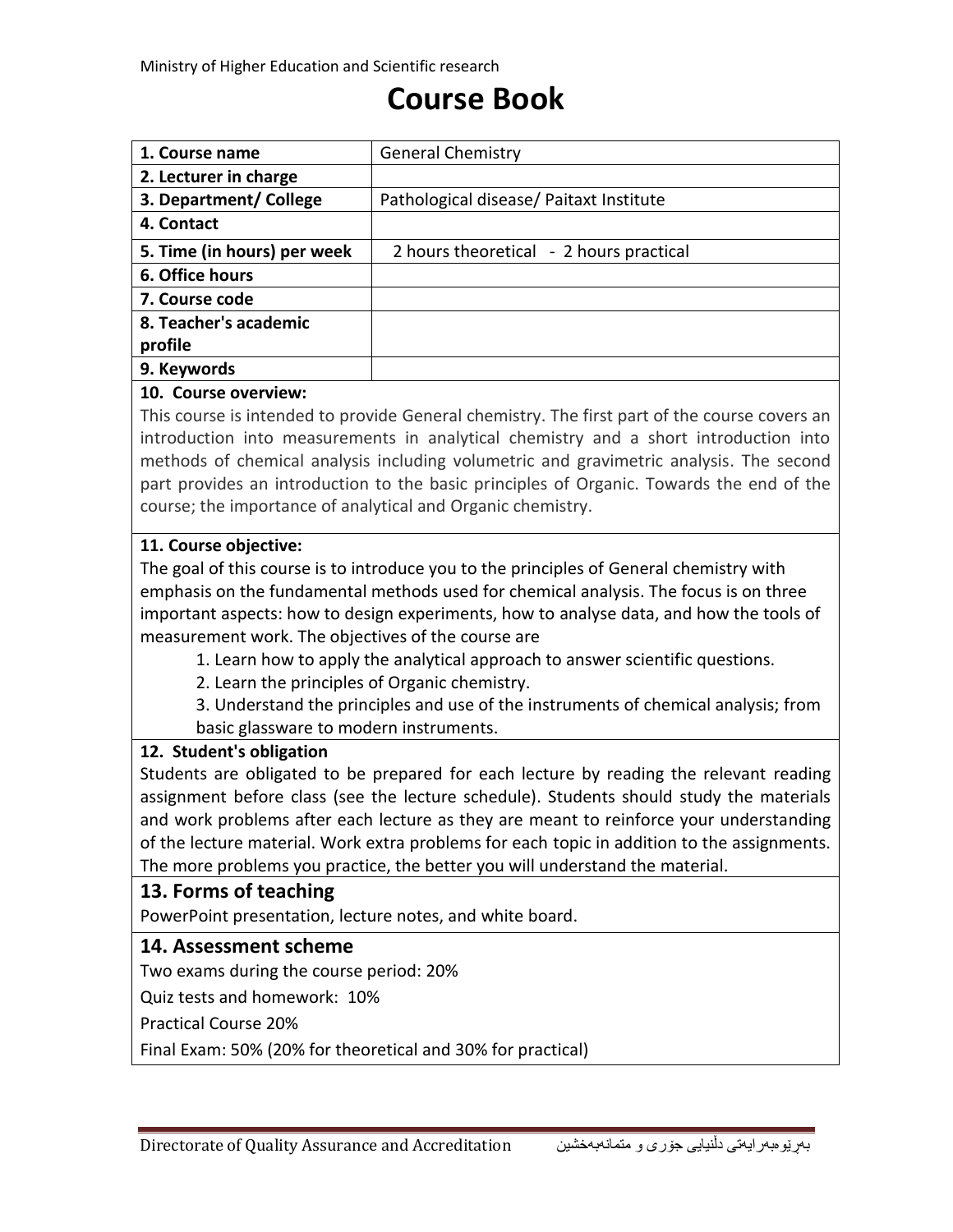#### **15. Student learning outcome:**

On successful completion of the course, students will be able:

- 1. To develop expertise relevant to the professional practice of chemistry
- 2. To develop an understanding of the range and uses of analytical methods in chemistry and Organic.
- 3. To establish an appreciation of the role of chemistry in Physical chemistry.
- 4. To provide an understanding of chemical methods employed for elemental and compound analysis
- 5. To provide experience in some scientific methods employed in analytical and biochemistry
- 6. To develop skills in the scientific method of planning, developing, conducting, reviewing and reporting experiment.

#### **16. Course Reading List and References:**

- 1. Fundamentals of Analytical Chemistry; Eighth Edition, by Douglas A. Skoog, Donald M. West, F. James Holler and Stanley R. Crouch.
- 2. Quantitative Chemical Analysis, 9th ed., by Daniel C. Harris
- 3. Quantitative Chromatographic Analysis; by Thomas E. Beesley, Benjamin Buglio and Raymond P. W. Scott.
- 4. The Quantitative Analysis of Drug; by Garrat 3rd , 2005 Toppan & Co.
- 5. Lehninger: Principles of Biochemistry; by David Nelson, Michael Cox 4th , 2005
- 6. Outlines of Biochemistry; by Eric Conn & Paul K Stumpf 5th, 1987

| 17. The Topics:                                                                                                                                                       |                   | Lecturer's name |
|-----------------------------------------------------------------------------------------------------------------------------------------------------------------------|-------------------|-----------------|
| Introduction to chemistry; Measurements and units in chemistry;<br>Matter; Properties of Matters; Classifications of Matters                                          | Week1             |                 |
| Analytical chemistry, The chemical composition of aqueous<br>solution; Units of concentrations; Methods for the expression of<br>concentrations of solution; Molarity | Week <sub>2</sub> |                 |
| Normality; ppm; ppb; weight percentage; Density of specific<br>gravity                                                                                                | Week3             |                 |
| Preparation of dilute solution from the stock solution;<br>Stoichiometric relationship                                                                                | Week4             |                 |
| Chemical equilibria; Chemical equilibria for water; Chemical<br>equilibria for slightly soluble salts; Chemical equilibria for weak<br>acids and bases                | Week5             |                 |
| Density and Specific gravity of solution                                                                                                                              | Week6             |                 |
| The solubility of precipitate                                                                                                                                         | Week7             |                 |
| Mechanism of precipitate formation                                                                                                                                    | Week8             |                 |
| <b>Elements and Compounds</b>                                                                                                                                         | Week9             |                 |
| THE FIRST EXAME                                                                                                                                                       | Week10            |                 |
| Introduction to Organic Chemistry                                                                                                                                     | Week11            |                 |
| Hydrocarbon nomenclature                                                                                                                                              | Week12            |                 |

Directorate of Quality Assurance and Accreditation متریو و متمان بوری و متمانهبهخشین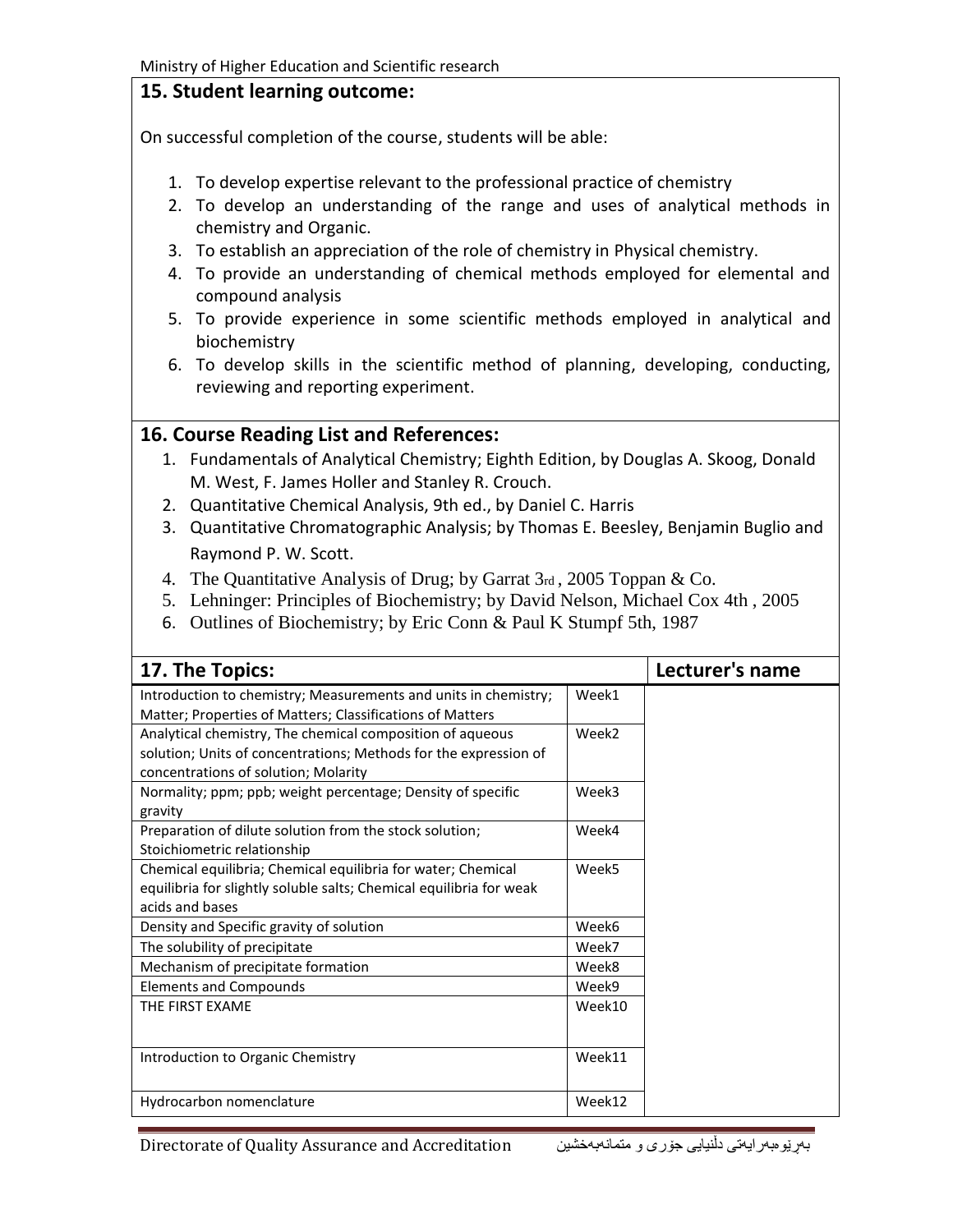#### Ministry of Higher Education and Scientific research

| Physical Properties of Alkane, Alkene and Alkyns                              | Week13               |      |  |  |
|-------------------------------------------------------------------------------|----------------------|------|--|--|
| Physical and Chemical Properties of Aromatic compounds                        | Week14               |      |  |  |
|                                                                               |                      |      |  |  |
|                                                                               |                      |      |  |  |
|                                                                               |                      |      |  |  |
| Aldehydes, Ketones and Carbonyl compounds                                     | Week15               |      |  |  |
| Carboxylic acid and Alcohols                                                  |                      |      |  |  |
| Physical and Chemical property of alcohol and carboxylic acid                 | Week16               |      |  |  |
|                                                                               |                      |      |  |  |
|                                                                               | Final exam<br>Week17 |      |  |  |
|                                                                               |                      |      |  |  |
|                                                                               |                      |      |  |  |
|                                                                               |                      |      |  |  |
|                                                                               |                      |      |  |  |
|                                                                               |                      |      |  |  |
|                                                                               |                      |      |  |  |
|                                                                               |                      |      |  |  |
|                                                                               |                      |      |  |  |
| <b>18. Practical Topics</b>                                                   |                      | Week |  |  |
| chemical safety, Lab rule safety, and common chemical equipment               | 1                    |      |  |  |
| Determination of Boiling Point (b.p.)                                         |                      |      |  |  |
| Determination of Melting Point (m.p.); Physical Properties of Organic         |                      |      |  |  |
| Compounds                                                                     | 3                    |      |  |  |
| Determination of density of liquids and objects                               | 4                    |      |  |  |
| Separation methods: Extraction                                                | 5                    |      |  |  |
| <b>Volumetric Analysis</b>                                                    | 6                    |      |  |  |
| Neutralization titration (Acid-base titration)                                | 7                    |      |  |  |
| Preparation and standardization of approximately 0.1N sodium hydroxide by     | 8                    |      |  |  |
| using standardized hydrochloric acid                                          |                      |      |  |  |
| Preparation and standardization of approximately 0.1N acetic acid solution by | 9                    |      |  |  |
| using standardized sodium hydroxide                                           |                      |      |  |  |
| THE FIRST EXAME                                                               | 10                   |      |  |  |
| Determination of Acetic Acid in Vinegar                                       | 11                   |      |  |  |
| <b>Precipitation Titrations</b>                                               | 12                   |      |  |  |
| Synthesis of acetyl salicylic acid (aspirin)                                  | 13                   |      |  |  |
| Synthesis of acetaminophen (paracetamol)                                      | 14                   |      |  |  |
| Synthesis of benzocaine                                                       | 15                   |      |  |  |
| Recrystallization                                                             | 16                   |      |  |  |
| The second exam                                                               | 17                   |      |  |  |
|                                                                               |                      | 18   |  |  |
|                                                                               |                      | 19   |  |  |
| THE SECOND EXAME                                                              | 20                   |      |  |  |
|                                                                               |                      |      |  |  |
| <b>19. Examinations:</b>                                                      |                      |      |  |  |
| Will be covered in the lectures                                               |                      |      |  |  |
| 20. Extra notes:                                                              |                      |      |  |  |
|                                                                               |                      |      |  |  |
|                                                                               |                      |      |  |  |

Directorate of Quality Assurance and Accreditation متمانوبوخشینوجۆریدڵنیاییبوڕێوهبورایوتی